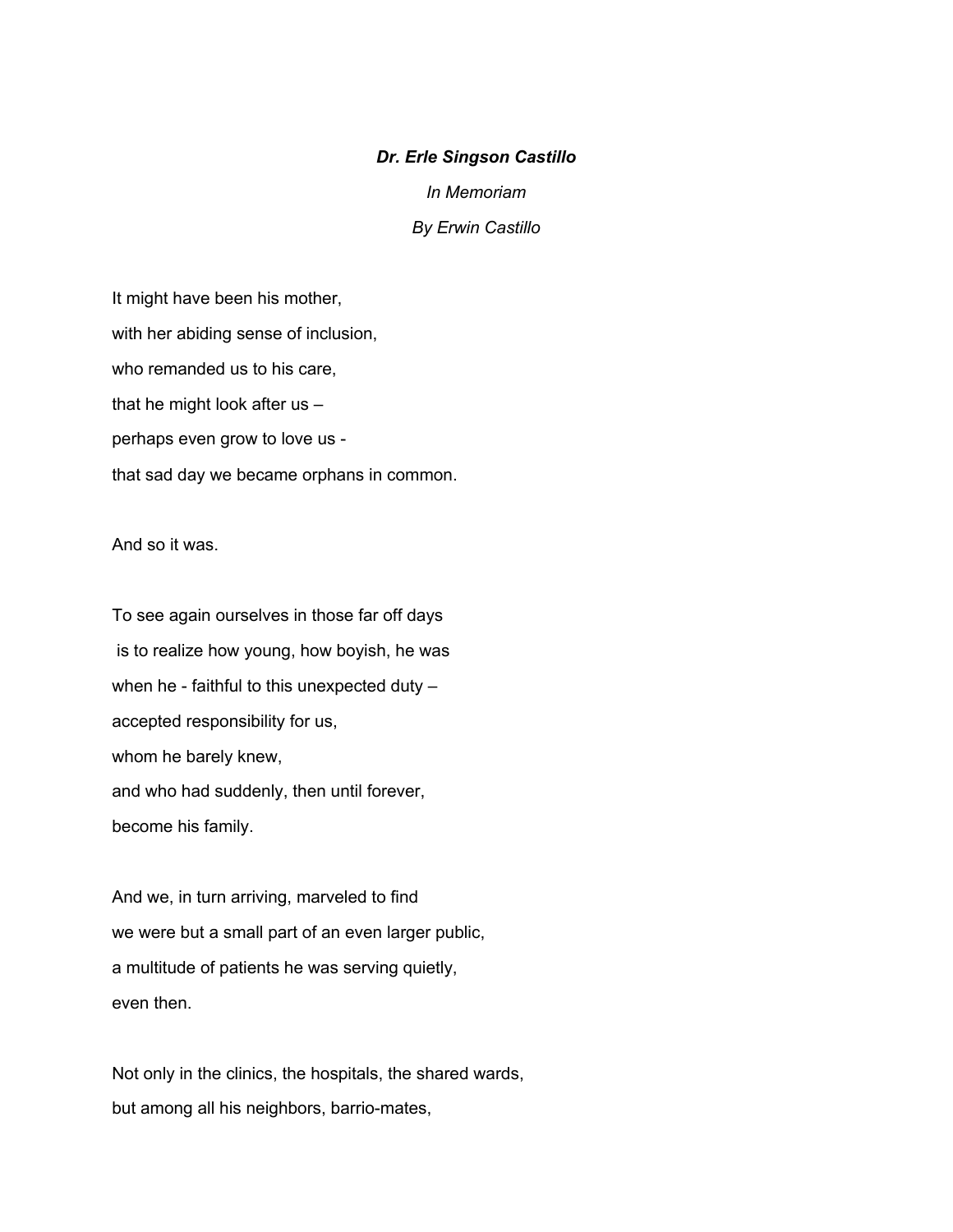assorted walk-ins with bewildered faces,

an entire community - living, growing – that was his inheritance.

We watched all those needy people, lined up in desperate droves, who pilgrimaged to see the goodhearted doctor of Renaissance, who freely gave them a chance at healing, a draught of hope.

He seemed never to take himself too seriously. While he was studying, learning, researching. While he shared his hard-won expertise in remote and dangerous places to earnest, expectant learners. While he fought his lonely battles in defense of a wounded world that needed to be purged from the poison of greed.

Even then, there was a sense this was all too good to be true. For we felt it was selfish for us to take too much of the attention and the precious time of this amazing, gifted man who obviously deserved the honors and the glory of the world.

Surely, he had worthier deeds to accomplish. Surely, beyond the hill, there were patients who, unlike us, actually paid for their doctoring!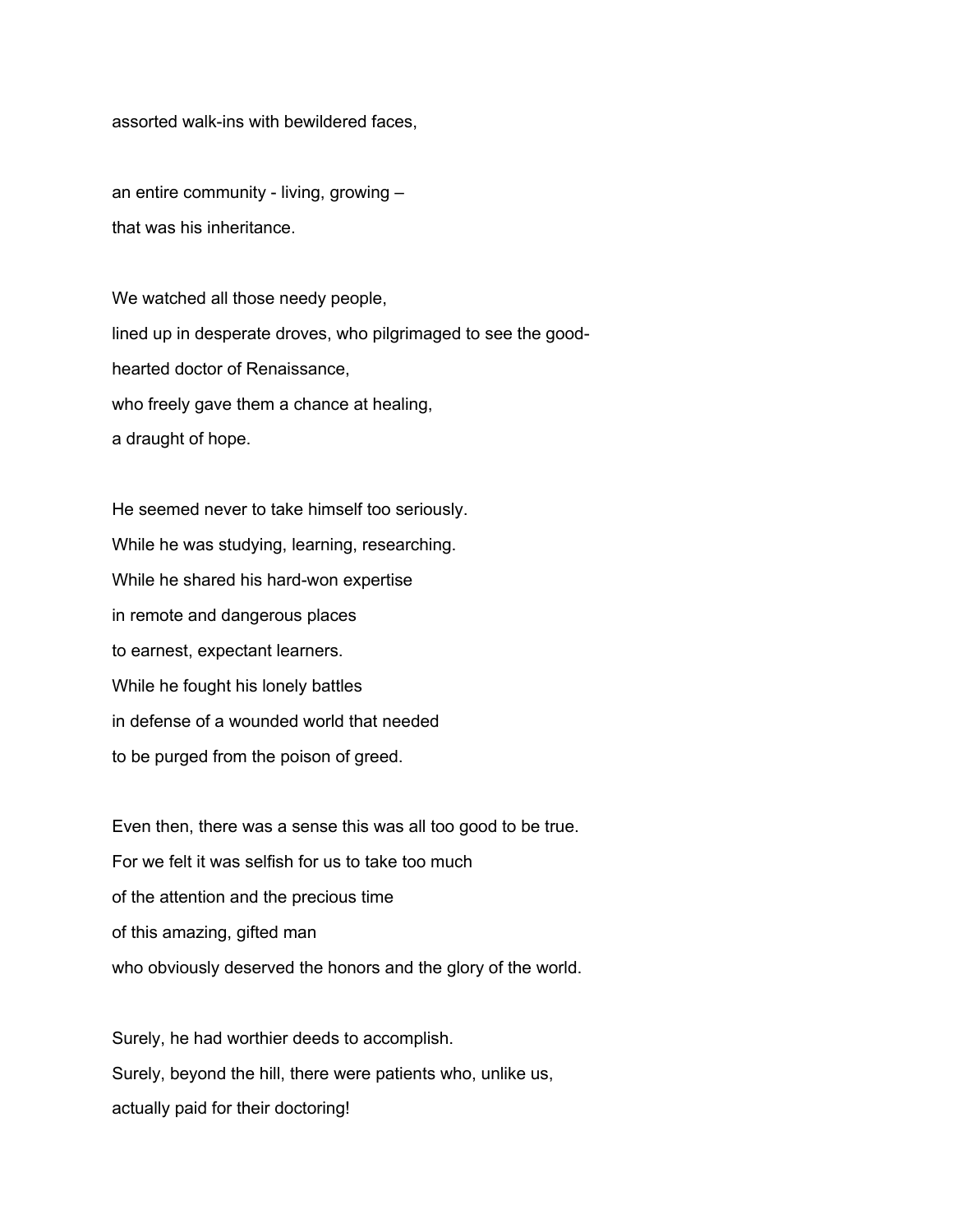And yet he stayed. We were his life's mission. He became, for us, God's thoughtfulness personified. One modest, funny, sensitive and compassionate man.

The poet might have lauded him thus.

 *Bred to a harder thing than triumph Be secret and rejoice Because of all things known This is the most difficult.*

He died the morning of the largest, grandest full moon we in our lifetimes will ever see, a fitting illumination over a changed and grieving world. A world less safe. Less happy. Less loving.

But to despair is to contravene the meaning of his brief and wonderful life.

For that morning was the morning of the Equinox of Spring. When life, in defiance of all odds, stirs again, growing, bursting, flowering, everywhere around us.

So in spite of our heartbreak and sadness, we hope. We hope ourselves somehow to match his saintly fidelity, in the humble, little things we do daily.